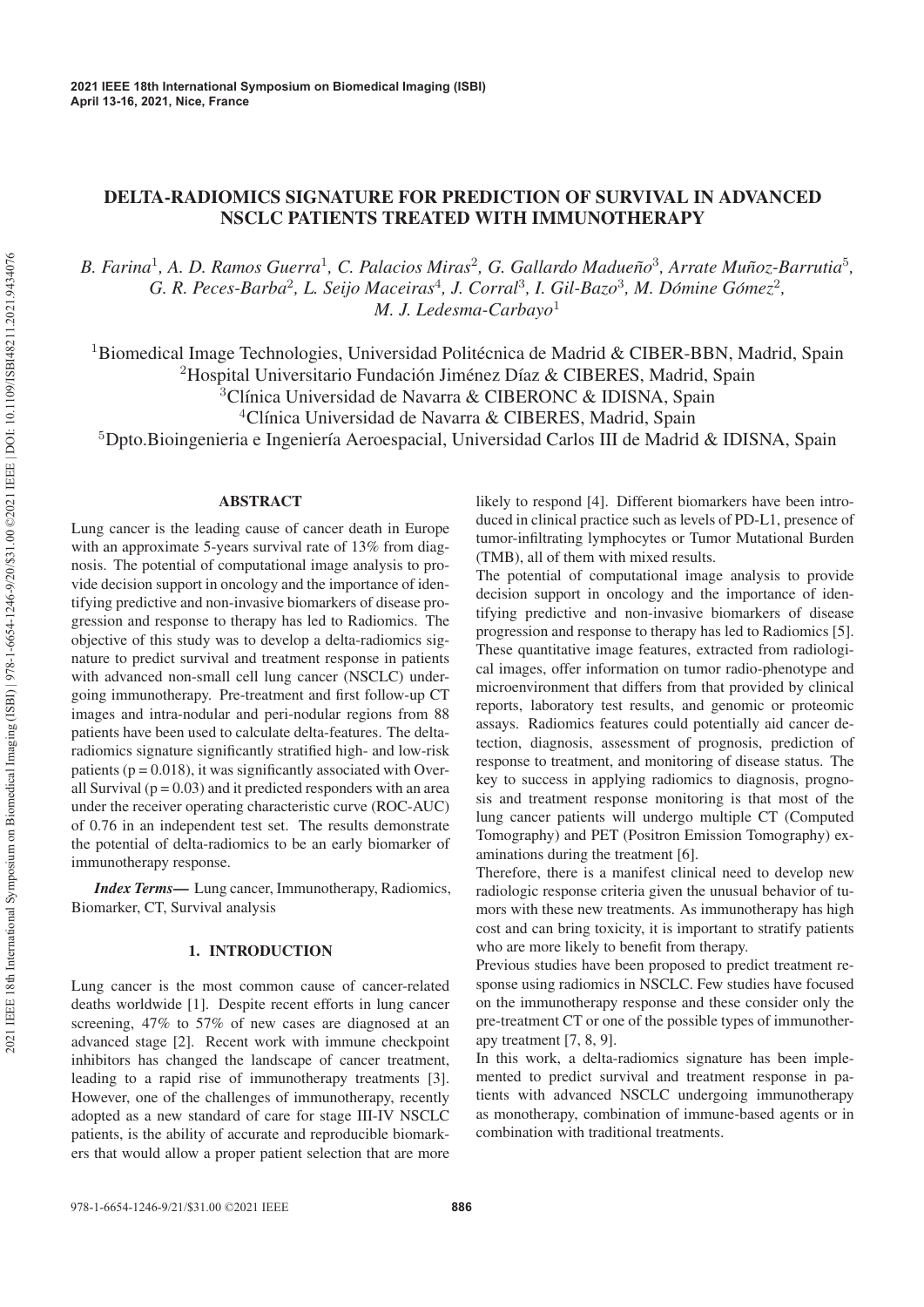# 2. METHODS

## 2.1. Patients and endpoints

A total of 182 patients with pathologically confirmed stage IV NSCLC treated with immunotherapy from January 2013 to December 2019 at Hospital Universitario Fundación Jiménez Diaz (FJD) and Clínica Universidad de Navarra (CUN) were retrospectively collected.

Patient inclusion criteria were: 1) patients treated with immunotherapy as monotherapy, combination of immunebased agents or in combination with traditional treatments as chemotherapy or radiotherapy; 2) availability of clinical patient data; 3) for patients who underwent more than one line of treatment, only the last immunotherapy line was considered; 4) availability of both baseline and first follow-up CT image within two months from treatment start. Patients that had a primary tumor too complex to be isolated by an experienced radiologist on the CT image were excluded. This resulted in 88 patient datasets that were available for analysis.

Patients were divided in two complete independent cohorts, including a training cohort of 63 patients from FJD and a test cohort of 25 patients from CUN.

The primary endpoint in our study was the Overall Survival (OS), the gold standard endpoint in immunotherapy [10]. It was calculated as the time in months between the initiation of the immunotherapy treatment and the death or censored to last follow-up visit for survivors. The secondary endpoint was the patient response status based on patient survival. Patients who survived more than 12 months after the first cycle of treatment were classified as responders. If a patient was censored at 12 months, he was discarded. This resulted in 27 patients defined as responders and 35 as no responders.

#### 2.2. CT acquisition and processing

All patients underwent a CT scan within 30 days before treatment and a follow-up CT scan within two months after treatment. CT images were acquired after contrast injection during the patient inspiration breath-hold, following the Contrast-enhanced CT chest protocol. Standard reconstruction algorithm was used. Since the CT images were acquired at different institutions, they were performed with different scanners from different manufacturers (Siemens, GE Medical System, Philips, Toshiba) and acquisition parameters.

Tumor segmentation was performed under the supervision of experienced radiologists on the CT images. Only the primary nodule for each patient was segmented. If a patient presented an ambiguous primary nodule, only one of the possible primary nodules was considered.

The segmented nodule mask was used to obtain the border mask (peri-nodular tumor region) through a morphological dilatation operation with a 3D spherical structural element, which radius was chosen depending on the Major



Fig. 1. Baseline CT image with intra-nodular (blue) and perinodular (green) regions.

Axis Length of the nodule. Subtracting the intra-nodular mask from this dilated mask enabled to extract a ring of lung parenchyma surrounding the nodule, that represents the peri-nodular mask. Air and mediastinal muscle pixels were removed from CT images and were replaced with the average pixel intensity of the 9x9 neighborhood surrounding the pixel; this is important to avoid edge artifacts during feature extraction [11]. An example of intra-nodular and peri-nodular regions from a baseline CT image is shown in Figure 1.

Anisotropic image voxels were resampled to  $1x1x1$  mm<sup>3</sup> across the whole cohort and voxel intensity values were discretized using a bin width of 20 Hounsfield units.

## 2.3. Features extraction and selection

Radiomics features were extracted from primary nodules in both baseline and first follow-up CTs by using Pyradiomics [12]. Different features types were considered: first order statistics-based features, shape and size features and textural features. Features were extracted from both original and transformed images: many filters were used such as Wavelet, Laplacian of Gaussian, Local Binary Pattern, Square, Square Root, Logarithm and Exponential filters.

A total of 1925 Radiomics features were extracted from the intra-nodular and peri-nodular regions of the nodule, resulting in 3850 radiomics features at each time point.

Delta-radiomics features were calculated as the difference between first follow-up (post-treatment) and baseline (pretreatment) features. This resulted in 1925 delta-radiomics features for each case, which were standardized based on a scaling transformation learned in the training set.

The features repeatability against segmentation was analyzed using two datasets: QIN Lung CT Segmentation dataset [13] and a subset of FJD dataset. In the first dataset, for each nodule two segmentations performed with two different automatic segmentation algorithms were considered. In the FJD subset, a radiologist performed the semi-automatic segmentation with two different modules of syngo®.via software. A total of 56 nodules were analyzed and the Lin's concordance correlation coefficient (CCC) for each feature was calculated. A cutoff value of 0.85 was chosen. Only repeatable features with  $CCC > 0.85$  in both datasets were considered.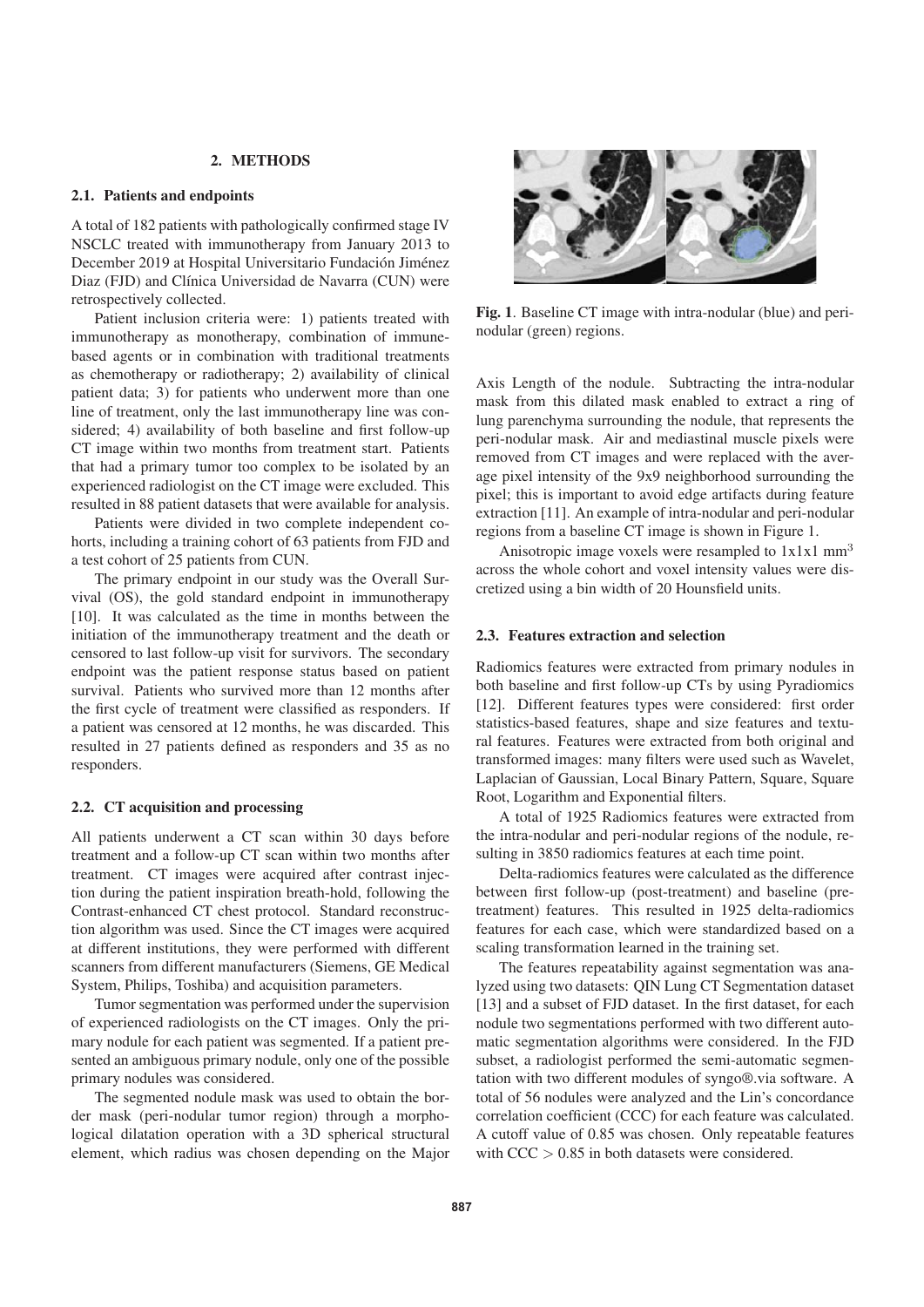Feature reproducibility was also assessed. The test-retest scans from the Reference Image Database to Evaluate Therapy Response (RIDER) dataset were used [14]. This dataset includes 31 patients, each one underwent two chest CT scans within 15 minutes by using the same imaging protocol. Only reproducible features with  $CCC > 0.85$  were considered.

Reproducible and repeatable features were considered stable and used for the subsequent analysis in our study.

## 2.4. Statistical analysis and signature construction

All the statistical analyses were performed with R software, version 3.6.2 (http://www.R-project.org). P-value  $< 0.05$  was considered as significant. Regression model's performance was evaluated with the concordance index (C-index).

A univariate Cox proportional hazard regression analysis was implemented in the training set to study the relationship between delta-radiomics features and OS. Using a bootstrap approach, the CI of each feature was calculated 100 times: features found to be significantly correlated with OS (p-value  $<$  0.5) and with C-index greater than 0.60 were considered predictive.

Among these selected delta-radiomics features, the least absolute shrinkage and selection operator (LASSO) was used to select the most useful predictive features in a multivariate Cox regression model. To avoid overfitting, 3-fold cross validation was performed in the training set to select features. A delta-radiomics score was calculated for each case as linear combination of the selected features weighted by their respective coefficients in the multivariate Cox model. The potential of delta-radiomics signature to predict OS was assessed by using the Kaplan-Meier survival analysis. Based on the median value of the delta-radiomics score in the training set, the patients were stratified in low- and high-risk groups. The statistical differences between the survival curves of these groups was calculated with log-rank test.

The ability of each selected delta-radiomics feature to stratify patients was also investigated.

Based on the delta-radiomics signature, a Logistic Regression model was implemented to predict responders to treatment. AUC and ROC curve analysis were performed. Youden's index was calculated to choose the appropriate cut-off point to discriminate patient outcome.

In addition, following the same method pre- and posttreatment signatures were also obtained.

## 3. RESULTS

## 3.1. Feature analysis and Delta-Radiomics signature

1925 radiomics features were extracted from each image. The feature repeatability against segmentations was achieved by 383 features (26% of features) and the reproducibility by 1068 features (57% of features). A total of 206 features remained after the stability filtering.

| Features        | C-index $(95\% \text{ CI})$ | HR $(95\%$ CI       | p-value |
|-----------------|-----------------------------|---------------------|---------|
| Pre-treatment   | $0.59$ [0.43, 0.75]         | $0.89$ [0.28, 2.78] | 0.84    |
| Post-treatment  | $0.52$ [0.34, 0.70]         | $1.03$ [0.65, 1.62] | 0.91    |
| Delta-radiomics | $0.69$ [0.54, 0.84]         | $2.06$ [1.05, 4.06] | 0.03    |

Table 1. Delta-radiomics signature performance in the test set compared to the signatures based on pre-treatment and posttreatment features.

Stable features were extracted from the intra-nodular and peri-nodular masks and merged to obtain a vector of 412 features for each case. Delta-radiomics features were calculated.

A univariate Cox regression analysis was performed. It resulted in 60 features significantly correlated with OS, 17 of which were extracted from peri-nodular regions. All features had a C-index  $> 0.60$ , with a maximum of 0.65 reached by Small Dependence Emphasis extracted from perinodular mask of the LoG image (C-index  $= 0.65$ , 95%CI = [0.54,0.77],  $HR = 0.58$ ,  $P = 0.04$ ). This feature explains the texture homogeneity of peri-nodular region, with a greater value indicative of less homogeneous texture.

From the LASSO multivariate Cox regression analysis  $(lambda = 0.0218)$ , a total of 13 features with non-zero coefficient were selected in the training set, including 9 features from tumor and 4 features from peritumoral masks. The delta-radiomics signature achieved a C-index of 0.81 (95%CI  $=[0.73, 0.89]$ , HR = 3.66, 95%CI = [2.31, 5.79], p < 0.0001) and significantly stratified low- and high- risk patients ( $p <$ 0.0001) in the training set.

The Logistic regression model based on delta-radiomics signature achieved AUC of 0.88, ACC of 0.82, Sensitivity of 0.85 and Specificity of 0.79 in classifying responders to treatment.

## 3.2. Delta-Radiomics signature validation

Delta-radiomics signature was validated in a completely independent cohort of 25 patients from a different center (CUN). This signature was significantly correlated with OS (p-value  $= 0.03$ ), as shown in Table 1. The results were compared to the ones obtained with the pre-treatment and post-treatment signatures.

The corresponding Kaplan-Meier analysis showed that the delta-radiomics signature was able to significantly stratify patients in low- and high- risk groups ( $p = 0.018$ ). The median OS in the high-risk group was significantly shorter than that in the low-risk group (4.4 and 12.0, respectively) as well as the survival probability at 1 year (0.50 and 0.13, respectively). Kaplan-Meier survival curves are shown in Figure 2.

The association of each selected feature to predict OS was investigated. Only Inverse Variance from Wavelet image was significantly correlated with OS in the test set  $(C$ -index = 0.68,  $\%CI = [0.53, 0.81]$ , HR = 2.27), but it could not stratify patients' risk ( $p = 0.16$ ).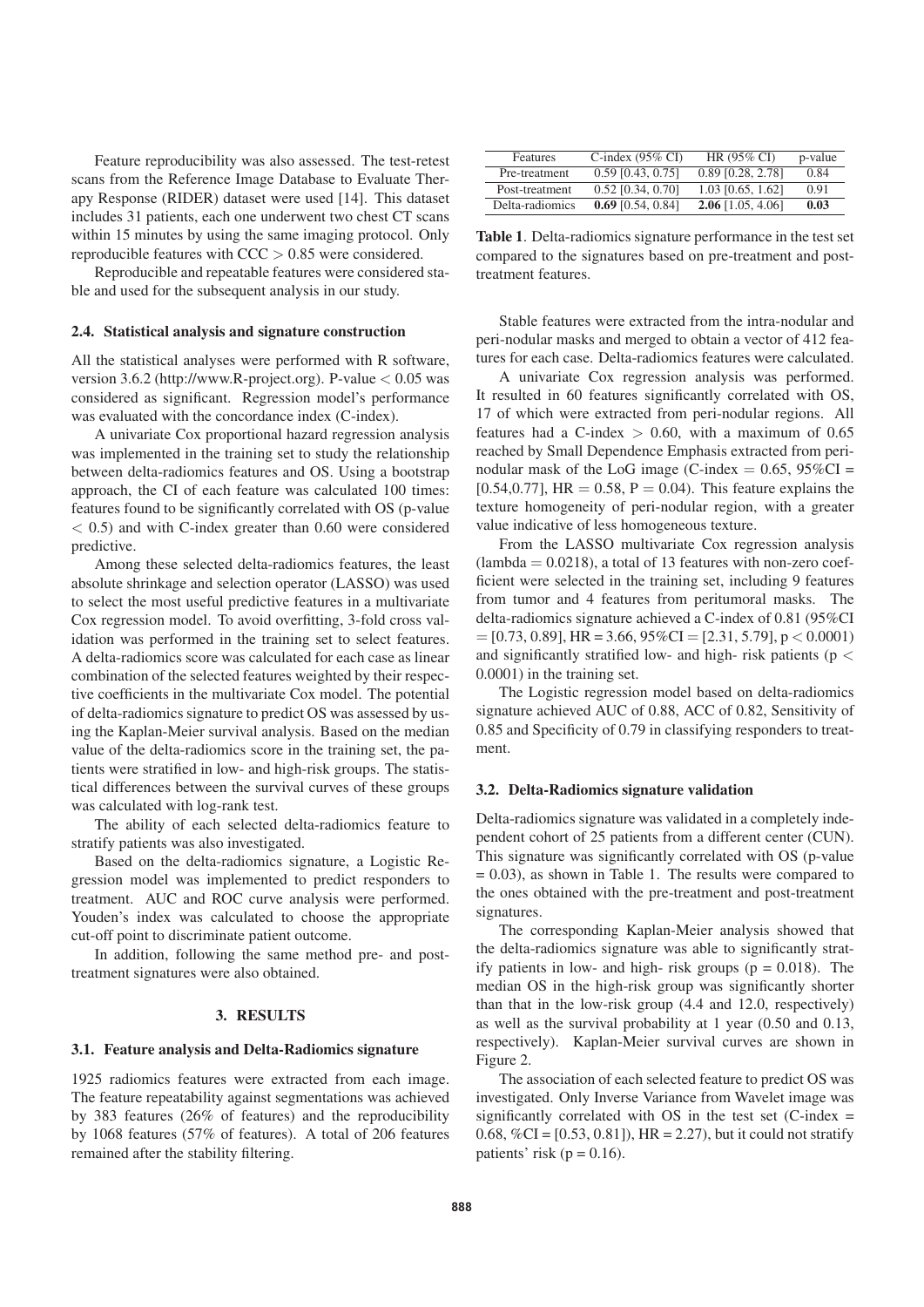

Fig. 2. Kaplan-Meier survival curves of low- and high- risk groups in the test set based on the delta-radiomics signature.

|                 | ALIC | ACC  | <b>SENS</b> | <b>SPEC</b> |
|-----------------|------|------|-------------|-------------|
| Pre-treatment   | 0.28 | 0.26 | 0.13        | 0.5         |
| Post-treatment  | 0.54 | 03   |             | 0.88        |
| Delta-radiomics | 0.76 | 0.70 | 0.67        | 0.75        |

Table 2. Performance of Logistic Regression models using the delta-radiomics (red), pre-treatment (green) and posttreatment (blue) signatures.

The delta-radiomics signature was also predictive of treatment responders in the test set achieving an AUC of 0.76, as shown in Table 2. The results were compared to those obtained using only the pre- or post- treatment signatures independently. ROC curves are shown in Figure 3.

## 4. DISCUSSION AND CONCLUSION

Immunotherapy has recently been adopted as a new standard of care for advanced NSCLC patients. However, one of the challenges of immunotherapy is that an accurate and reproducible biomarker that would allow to predict patients that are more likely to respond has yet to be identified. In



Fig. 3. ROC curves of Logistic Regression models using the delta-radiomics (red), pre-treatment (green) and posttreatment (blue) signatures.

this study, a delta-radiomics signature has been developed to predict overall survival and response to treatment in patients treated with different combinations of immunotherapy and traditional treatments.

The developed delta-radiomics signature comprised both intra-nodular and peri-nodular regions, highlighting the importance of the tumoral microenvironment to understand patient's response. Indeed, one of the selected features (Small Dependence Emphasis) suggests that more homogeneous peritumoral environment was related to a better prognosis in terms of survival. Since the delta features captured the changes over time, this means that a homogenization of the tumoral environment could be associated with a better prognosis. Morphological heterogeneity could be associated with infiltration, inflammation, neovascularization and necrosis of the tumor tissue and therefore a worse prognosis.

Kaplan-Meier analysis showed that proposed delta radiomics signature successfully stratified low- and high- risk patients. It works better compared to the signatures based only on pre- or post- treatment features, demonstrating the potential of delta-radiomics to capture the changes over time of tumor environment during immunotherapy treatments.

The Logistic regression model implemented for prediction of treatment responders with the delta-radiomics signature reached better results ( $AUC = 0.76$ ) compared to the pre- and post-treatment signatures, suggesting that there is a significant association between changes in radiomics features and immunotherapy response.

In addition to the lack of data, the main limitation of this study was the heterogeneity of treatments provided to the patients of the institutions involved in this retrospective analysis. A homogenization of the dataset according to the patient treatment will be performed in future studies. Furthermore, the use of longitudinal data introduced the need of consider the temporal alterations not related to disease progression or response to therapy. An autocalibration of CT images may be useful.

In conclusion, the development of a delta-radiomics signature that could stratify low- and high- risk patient and predict response status can be very useful in the context of personalized medicine. Considering the relationship between delta-radiomics features and survival, more investigations are guaranteed to better understand the underlying biological insights of this observation.

## 5. COMPLIANCE WITH ETHICAL STANDARDS

This research study was conducted retrospectively using human subject data made available by Hospital Universitario Fundación Jiménez Diaz (FJD) and Clínica Universidad de Navarra (CUN) after the ethical approval of the institutional review boards (TRAIL I study).